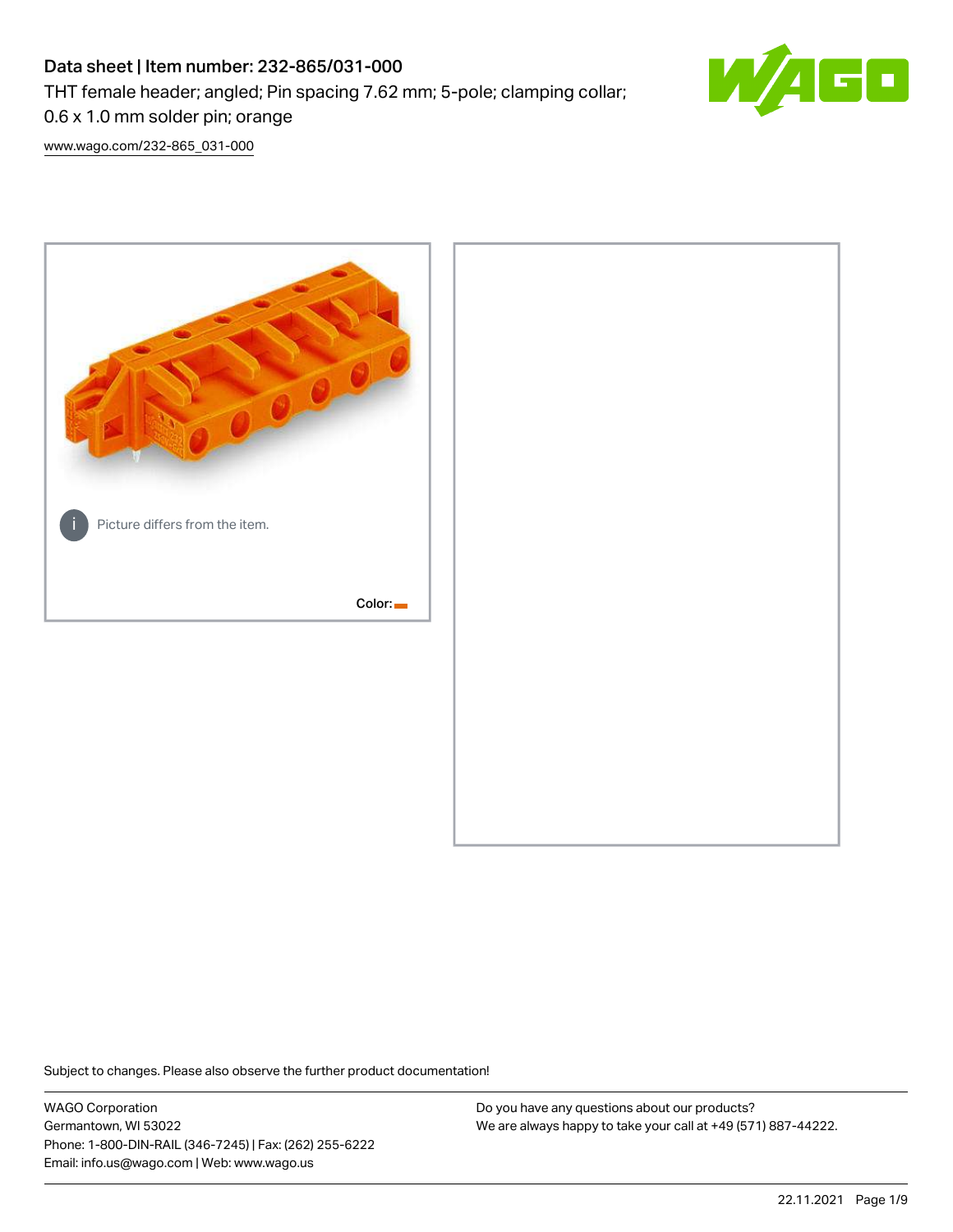



 $L =$  (pole no.  $-1$ ) x pin spacing  $+5.08$  mm

 $L_1 = L + 3$  mm

 $L_2 = L + 8.8$  mm

 $L_3 = L + 14.8$  mm

2- to 3-pole female connectors – one latch only

# Item description

**Horizontal or vertical PCB mounting via straight or angled solder pins** 

Subject to changes. Please also observe the further product documentation! For board-to-board and board-to-wire connections

WAGO Corporation Germantown, WI 53022 Phone: 1-800-DIN-RAIL (346-7245) | Fax: (262) 255-6222 Email: info.us@wago.com | Web: www.wago.us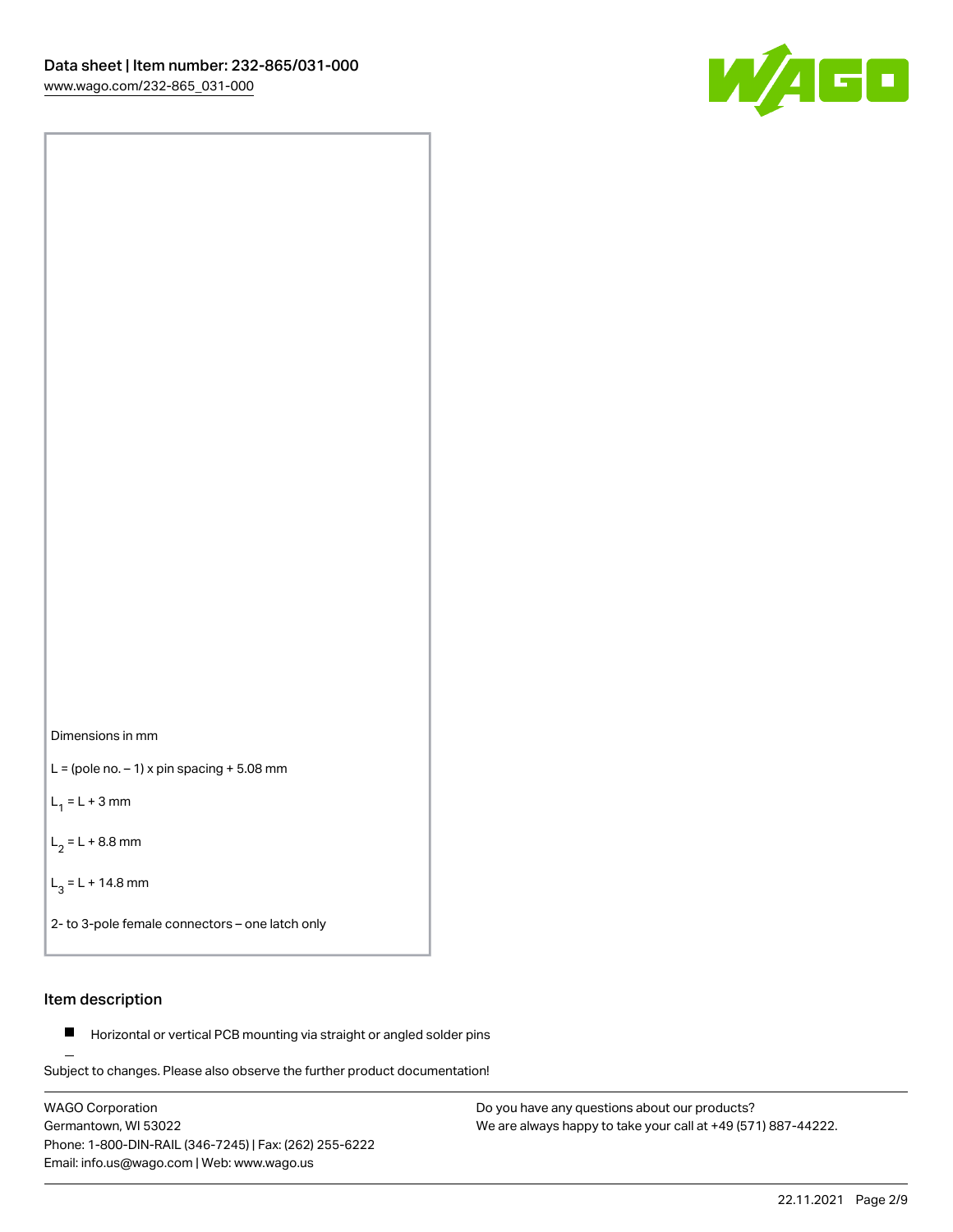

- For board-to-board and board-to-wire connections
- $\blacksquare$ Touch-proof PCB outputs
- $\blacksquare$ Easy-to-identify PCB inputs and outputs
- $\blacksquare$ With coding fingers

# Data **Notes**

| Safety information 1 | The <i>MCS – MULTI CONNECTION SYSTEM</i> includes connectors<br>without breaking capacity in accordance with DIN EN 61984. When<br>used as intended, these connectors must not be connected<br>/disconnected when live or under load. The circuit design should<br>ensure header pins, which can be touched, are not live when<br>unmated. |
|----------------------|--------------------------------------------------------------------------------------------------------------------------------------------------------------------------------------------------------------------------------------------------------------------------------------------------------------------------------------------|
| Variants:            | Other pole numbers<br>3.8 mm pin projection for male headers with straight solder pins<br>Gold-plated or partially gold-plated contact surfaces<br>Other versions (or variants) can be requested from WAGO Sales or<br>configured at https://configurator.wago.com/                                                                        |

# Electrical data

## IEC Approvals

| Ratings per                 | IEC/EN 60664-1                                                        |
|-----------------------------|-----------------------------------------------------------------------|
| Rated voltage (III / 3)     | 500 V                                                                 |
| Rated surge voltage (III/3) | 6kV                                                                   |
| Rated voltage (III/2)       | 630 V                                                                 |
| Rated surge voltage (III/2) | 6 <sub>kV</sub>                                                       |
| Nominal voltage (II/2)      | 1000 V                                                                |
| Rated surge voltage (II/2)  | 6 <sub>kV</sub>                                                       |
| Rated current               | 12A                                                                   |
| Legend (ratings)            | $(III / 2)$ $\triangle$ Overvoltage category III / Pollution degree 2 |

# UL Approvals

| Approvals per                  | UL 1059 |
|--------------------------------|---------|
| Rated voltage UL (Use Group B) | 300 V   |
| Rated current UL (Use Group B) | 15A     |
| Rated voltage UL (Use Group D) | 300 V   |
| Rated current UL (Use Group D) | 10 A    |

Subject to changes. Please also observe the further product documentation!

| <b>WAGO Corporation</b>                                | Do you have any questions about our products?                 |
|--------------------------------------------------------|---------------------------------------------------------------|
| Germantown, WI 53022                                   | We are always happy to take your call at +49 (571) 887-44222. |
| Phone: 1-800-DIN-RAIL (346-7245)   Fax: (262) 255-6222 |                                                               |
| Email: info.us@wago.com   Web: www.wago.us             |                                                               |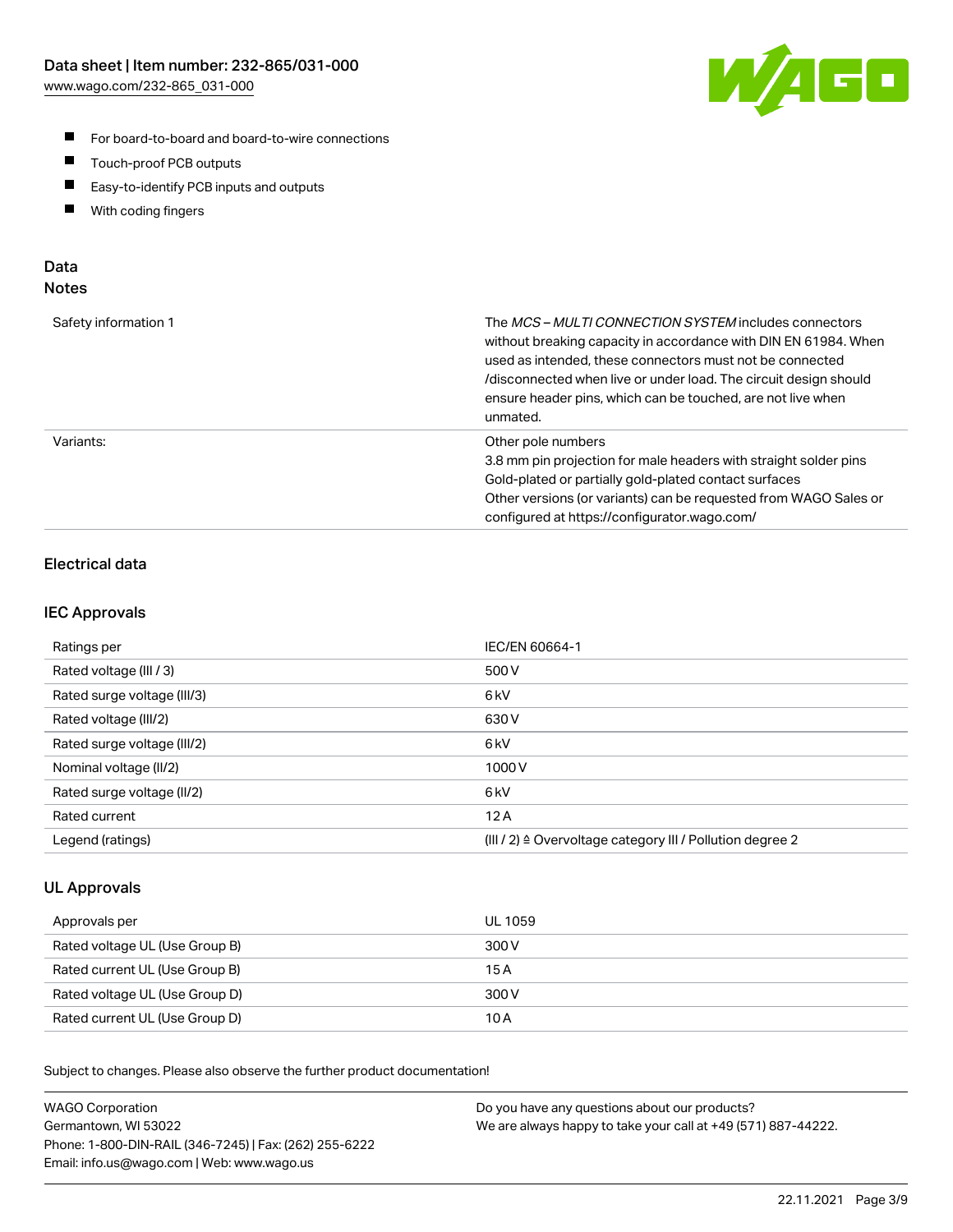

# Ratings per UL

| Rated voltage UL 1977 | soo v<br>วบบ<br>. |
|-----------------------|-------------------|
| Rated current UL 1977 | --                |
|                       | . J <i>r</i>      |

# CSA Approvals

| Approvals per                   | CSA   |
|---------------------------------|-------|
| Rated voltage CSA (Use Group B) | 300 V |
| Rated current CSA (Use Group B) | 15 A  |
| Rated voltage CSA (Use Group D) | 300 V |
| Rated current CSA (Use Group D) | 10 A  |

### Connection data

| Total number of potentials |  |
|----------------------------|--|
| Number of connection types |  |
| Number of levels           |  |

### Connection 1

| Number of poles |  |  |
|-----------------|--|--|
|                 |  |  |

# Physical data

| Pin spacing                          | 7.62 mm / 0.3 inch    |
|--------------------------------------|-----------------------|
| Width                                | 50.36 mm / 1.983 inch |
| Height                               | 16.6 mm / 0.654 inch  |
| Height from the surface              | 11.6 mm / 0.457 inch  |
| Depth                                | 18.25 mm / 0.719 inch |
| Solder pin length                    | 5 <sub>mm</sub>       |
| Solder pin dimensions                | $0.6 \times 1$ mm     |
| Drilled hole diameter with tolerance | $1.3$ $(+0.1)$ mm     |

# Mechanical data

| Mounting type | Mounting flange                         |
|---------------|-----------------------------------------|
| Mounting type | Feed-through mounting<br>Panel mounting |

Subject to changes. Please also observe the further product documentation!

| <b>WAGO Corporation</b>                                | Do you have any questions about our products?                 |
|--------------------------------------------------------|---------------------------------------------------------------|
| Germantown, WI 53022                                   | We are always happy to take your call at +49 (571) 887-44222. |
| Phone: 1-800-DIN-RAIL (346-7245)   Fax: (262) 255-6222 |                                                               |
| Email: info.us@wago.com   Web: www.wago.us             |                                                               |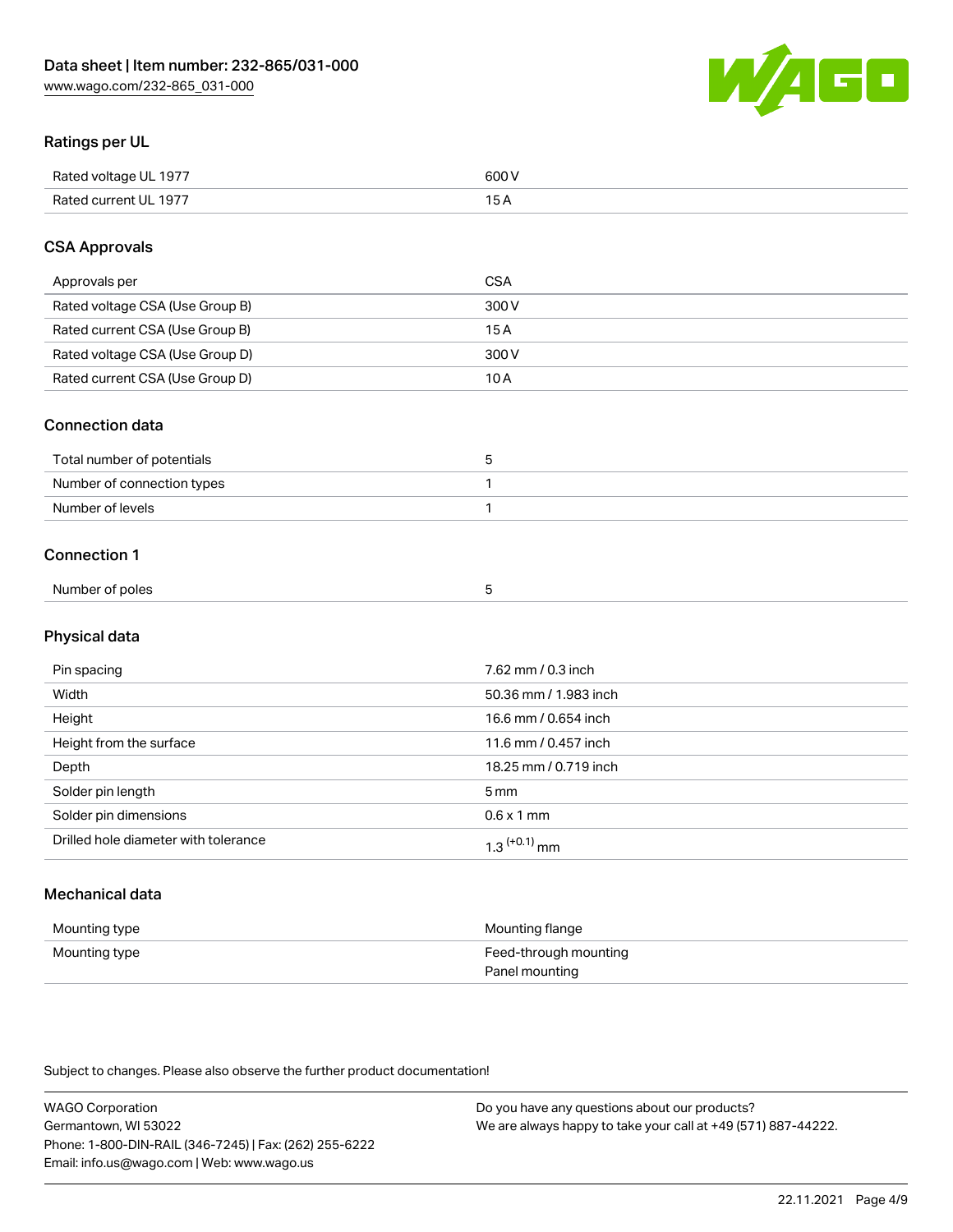

# Plug-in connection

| Contact type (pluggable connector) | Female header |
|------------------------------------|---------------|
| Connector (connection type)        | for PCB       |
| Mismating protection               | No            |
| Mating direction to the PCB        | 0°            |
| Locking of plug-in connection      | Without       |

# PCB contact

| <b>PCB Contact</b>                  | THT                                        |
|-------------------------------------|--------------------------------------------|
| Solder pin arrangement              | over the entire female connector (in-line) |
| Number of solder pins per potential |                                            |

#### Material data

| Color                       | orange           |
|-----------------------------|------------------|
| Material group              |                  |
| Insulation material         | Polyamide (PA66) |
| Flammability class per UL94 | V <sub>0</sub>   |
| Contact material            | Copper alloy     |
|                             |                  |
| Contact plating             | tin-plated       |
| Fire load                   | $0.122$ MJ       |

### Environmental requirements

| Limit temperature range | $-60+85 °C$ |
|-------------------------|-------------|
| .                       |             |

# Commercial data

| Product Group         | 3 (Multi Conn. System) |
|-----------------------|------------------------|
| PU (SPU)              | 50 Stück               |
| Packaging type        | box                    |
| Country of origin     | DE                     |
| <b>GTIN</b>           | 4017332538480          |
| Customs tariff number | 8536694040             |

# Approvals / Certificates

#### Ship Approvals

Subject to changes. Please also observe the further product documentation!

| <b>WAGO Corporation</b>                                | Do you have any questions about our products?                 |
|--------------------------------------------------------|---------------------------------------------------------------|
| Germantown, WI 53022                                   | We are always happy to take your call at +49 (571) 887-44222. |
| Phone: 1-800-DIN-RAIL (346-7245)   Fax: (262) 255-6222 |                                                               |
| Email: info.us@wago.com   Web: www.wago.us             |                                                               |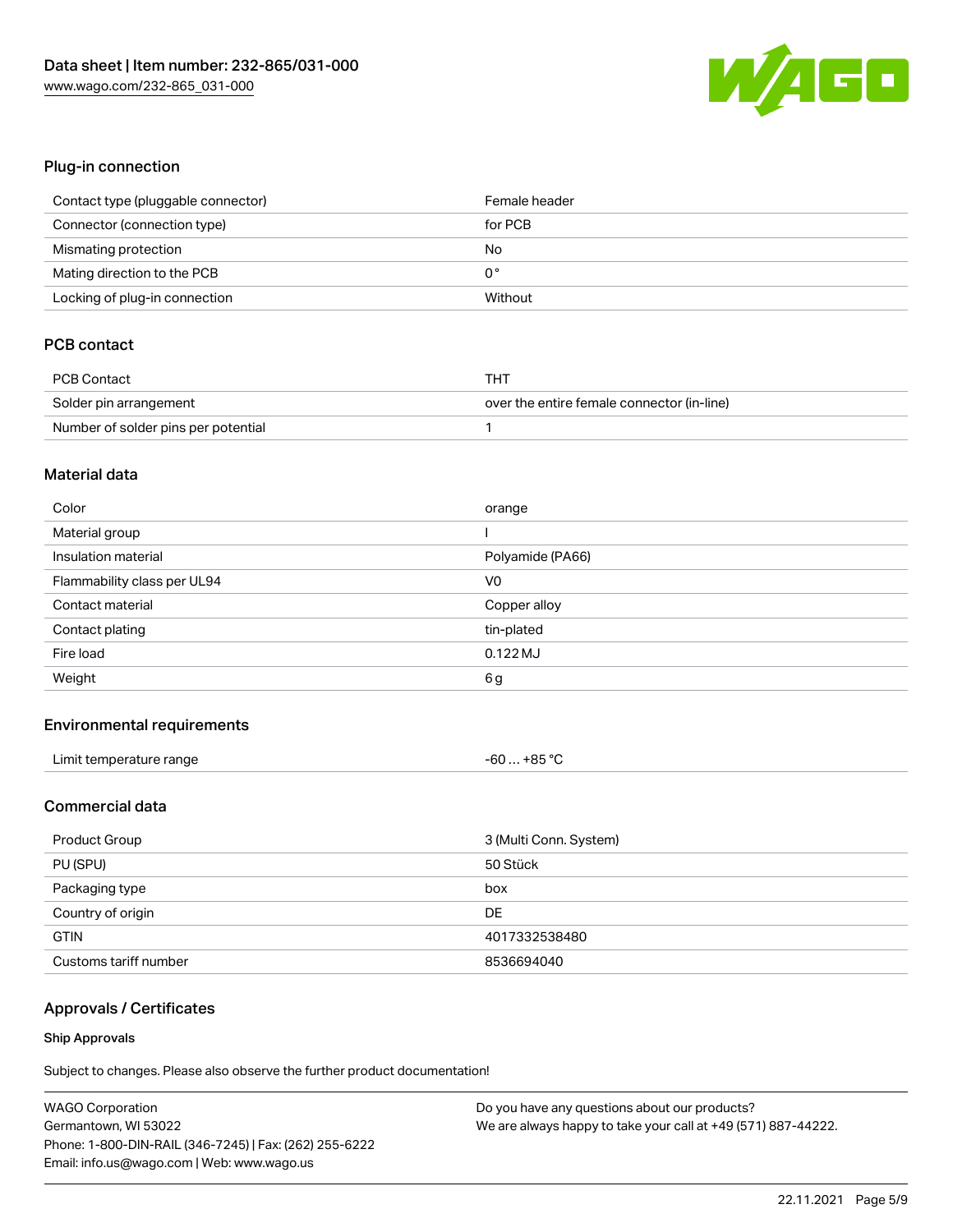

Cortificate

Logo Approval Approval Additional Approval Text **Certificate** name ABS American Bureau of Shipping - 19-HG15869876- PDA DNV GL Det Norske Veritas, Germanischer Lloyd - TAE000016Z

### UL-Approvals

|                            |                                      |                                 | <b>CELUILLATE</b> |
|----------------------------|--------------------------------------|---------------------------------|-------------------|
| Logo                       | Approval                             | <b>Additional Approval Text</b> | name              |
|                            | UR                                   | <b>UL 1977</b>                  | E45171            |
| $\boldsymbol{\mathcal{P}}$ | Underwriters Laboratories Inc.       |                                 |                   |
| 9.                         | UR<br>Underwriters Laboratories Inc. | <b>UL 1059</b>                  | E45172            |

### **Counterpart**



## Optional accessories

### Testing accessories

Testing accessories



Item no.: 210-136 ntem no.: 210 100<br>Test plug; 2 mm Ø; with 500 mm cable [www.wago.com/210-136](http://www.wago.com/210-136)

Item no.: 231-662 Test plugs for female connectors; for 7.5 mm and 7.62 mm pin spacing; 2,50 mm²; light gray [www.wago.com/231-662](http://www.wago.com/231-662)

**Mounting** 

Mounting accessories



Item no.: 209-147 Next Trefficient Control 2001 147<br>Self-tapping screw [www.wago.com/209-147](http://www.wago.com/209-147)

Subject to changes. Please also observe the further product documentation!

WAGO Corporation Germantown, WI 53022 Phone: 1-800-DIN-RAIL (346-7245) | Fax: (262) 255-6222 Email: info.us@wago.com | Web: www.wago.us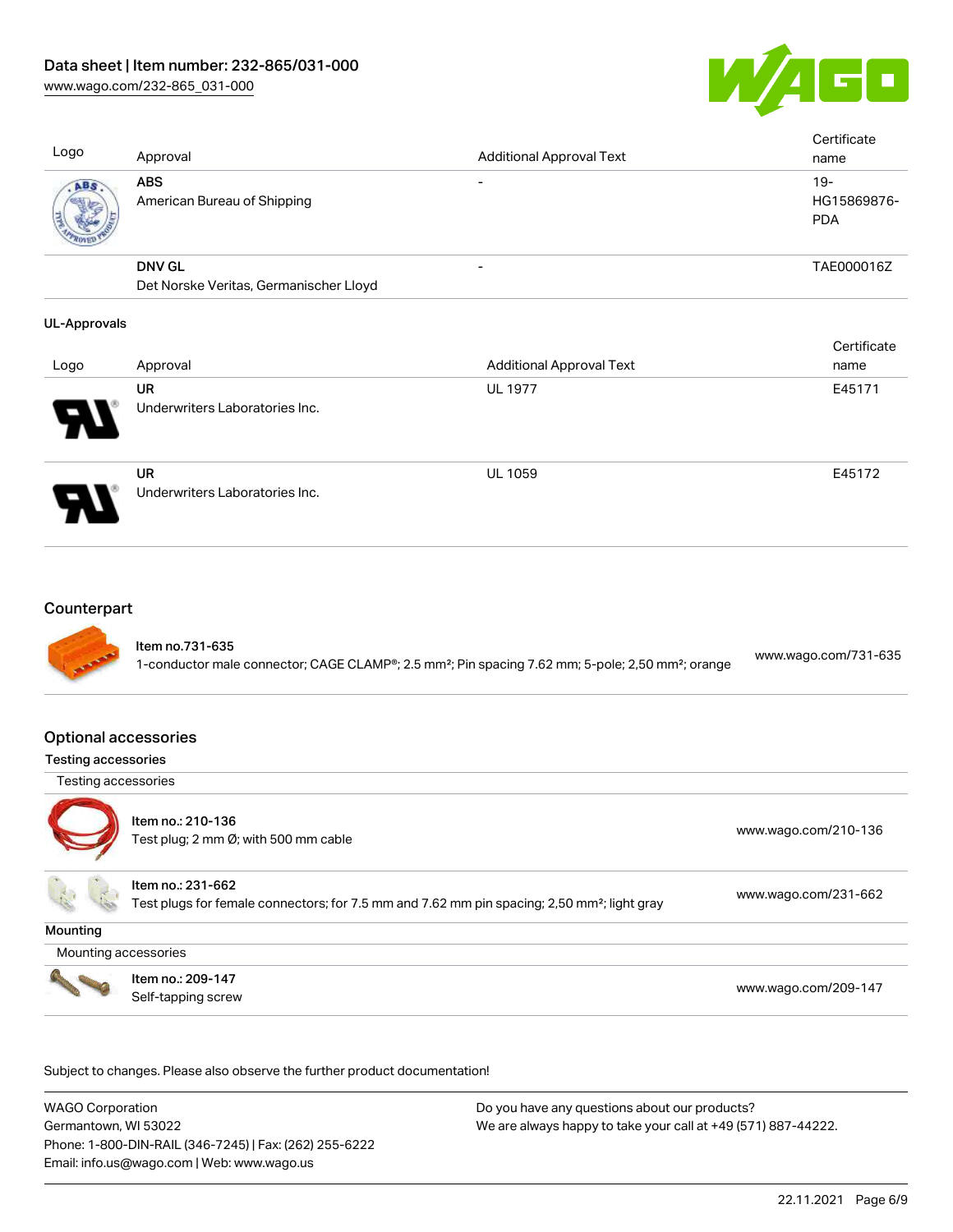

[www.wago.com/231-194](http://www.wago.com/231-194)

| ٠ | It |
|---|----|
|   | S  |
|   | It |

Item no.: 231-194

Self-tapping screw; B 2.2x13, fixing hole 1.8 mm Ø

| Item no.: 231-195<br>Screw with nut; M2x12; for fixing element | www.wago.com/231-195 |
|----------------------------------------------------------------|----------------------|
| ltem no.: 231-295<br>Screw with nut                            | www.wago.com/231-295 |

# Downloads **Documentation**

| <b>Additional Information</b> |  |
|-------------------------------|--|
|-------------------------------|--|

| Technical explanations                                                                                                                                                 | 2019 Apr 3 | pdf<br>2.0 MB | Download |
|------------------------------------------------------------------------------------------------------------------------------------------------------------------------|------------|---------------|----------|
|                                                                                                                                                                        |            |               |          |
| <b>CAD files</b>                                                                                                                                                       |            |               |          |
| CAE data                                                                                                                                                               |            |               |          |
| EPLAN Data Portal 232-865/031-000                                                                                                                                      |            | <b>URL</b>    | Download |
| EPLAN Data Portal 232-865/031-000                                                                                                                                      |            | <b>URL</b>    | Download |
| <b>PCB Design</b>                                                                                                                                                      |            |               |          |
| Symbol and Footprint 232-865/031-000                                                                                                                                   |            | <b>URL</b>    | Download |
| CAx data for your PCB design, consisting of "schematic symbols and PCB footprints",<br>allow easy integration of the WAGO component into your development environment. |            |               |          |
| Supported formats:                                                                                                                                                     |            |               |          |

- П Accel EDA 14 & 15
- $\blacksquare$ Altium 6 to current version
- $\blacksquare$ Cadence Allegro
- **DesignSpark**  $\blacksquare$
- $\blacksquare$ Eagle Libraries
- $\blacksquare$ KiCad
- $\blacksquare$ Mentor Graphics BoardStation
- $\blacksquare$ Mentor Graphics Design Architect
- $\blacksquare$ Mentor Graphics Design Expedition 99 and 2000
- $\blacksquare$ OrCAD 9.X PCB and Capture
- П PADS PowerPCB 3, 3.5, 4.X, and 5.X

Subject to changes. Please also observe the further product documentation!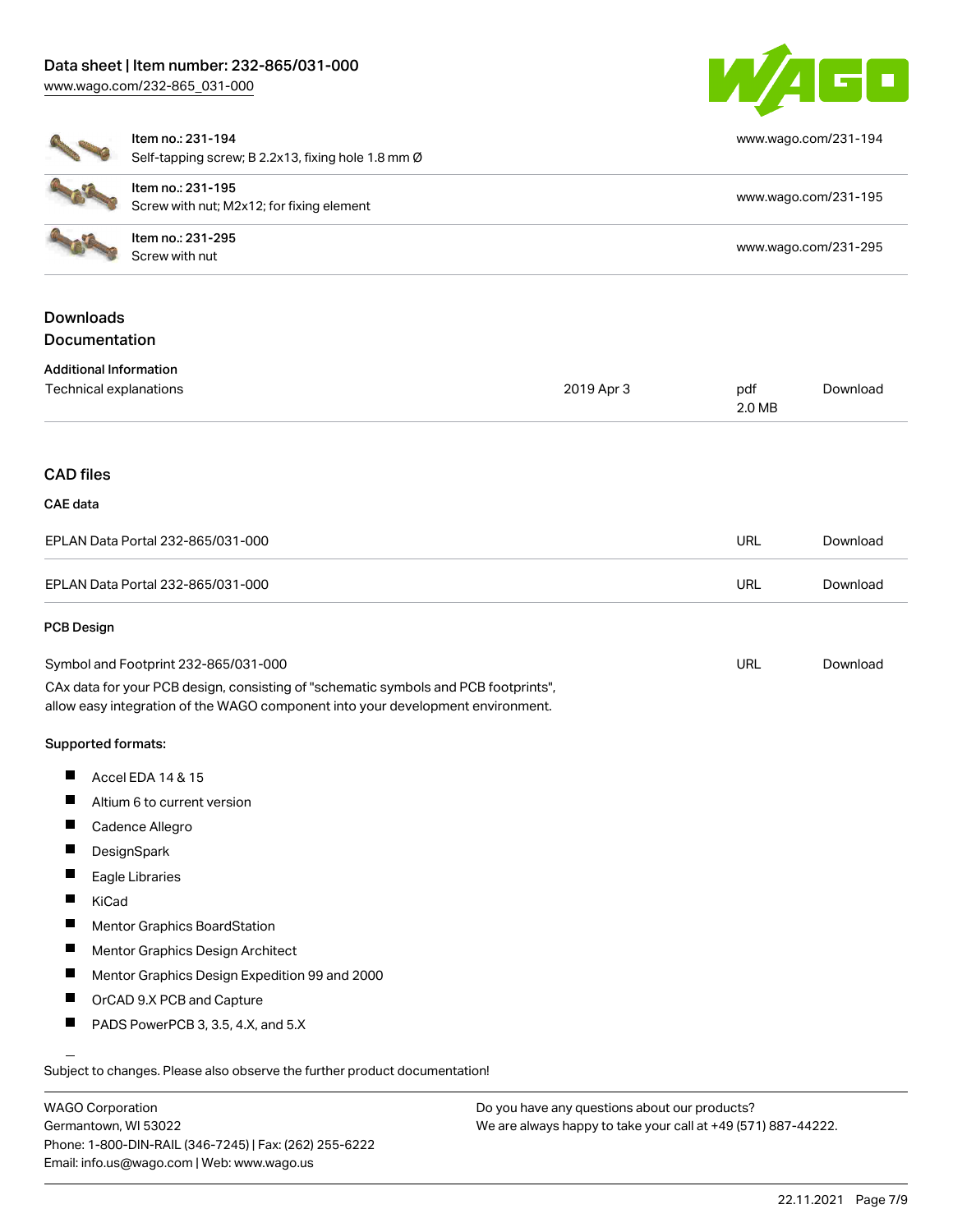

- **PADS PowerPCB and PowerLogic 3.0**
- $\blacksquare$ PCAD 2000, 2001, 2002, 2004, and 2006
- $\blacksquare$ Pulsonix 8.5 or newer
- $\blacksquare$ STL
- $\blacksquare$ 3D STEP
- $\blacksquare$ TARGET 3001!
- $\blacksquare$ View Logic ViewDraw
- $\blacksquare$ Quadcept
- $\blacksquare$ Zuken CadStar 3 and 4
- $\blacksquare$ Zuken CR-5000 and CR-8000

PCB Component Libraries (EDA), PCB CAD Library Ultra Librarian

### Environmental Product Compliance

#### Compliance Search

| Environmental Product Compliance 232-865/031-000                                   | URL | Download |
|------------------------------------------------------------------------------------|-----|----------|
| THT female header; angled; Pin spacing 7.62 mm; 5-pole; clamping collar; 0.6 x 1.0 |     |          |
| mm solder pin; orange                                                              |     |          |

#### Installation Notes

#### Application

The innovative flange design provides standard panel mounting options or various through-panel mounting configurations. Depending on the type of application and flange, female headers can be used either for through-panel or flush mounted applications.

Subject to changes. Please also observe the further product documentation! Product family

WAGO Corporation Germantown, WI 53022 Phone: 1-800-DIN-RAIL (346-7245) | Fax: (262) 255-6222 Email: info.us@wago.com | Web: www.wago.us